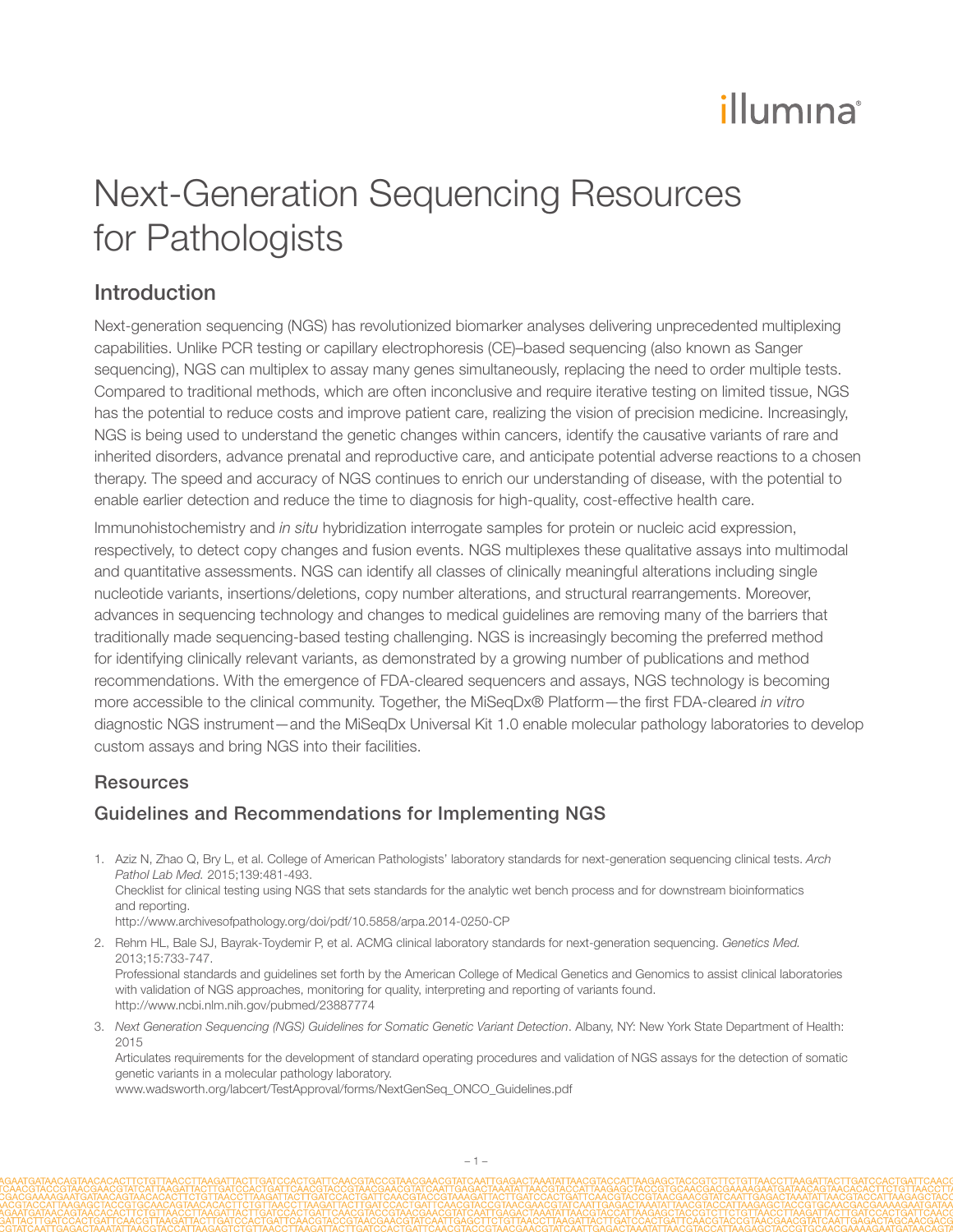4. Gargis AS, Kalman L, Berry MW, et al. Assuring the quality of next-generation sequencing in clinical laboratory practice. *Nat Biotechnol*. 2012;30:1033-1036. An expert workgroup of clinical laboratory directors, clinicians, US government agency representatives, software developers, and

bioinformaticians offer NGS guidelines for molecular diagnostic laboratories. They address test validation, quality control, and proficiency testing for independent assessment of NGS performance with additional reference materials. http://www.ncbi.nlm.nih.gov/pubmed/23138292

- 5. Korf BR, Rehm HL. New approaches to molecular diagnosis. *J Am Med Assoc*. 2013 Apr 10;309(14):1511-1521. PMID: 23571590. American Medical Association viewpoint piece on how physicians may recognize where new approaches to genetic and genomic testing may be applied clinically and with context-dependent interpretation of test results.. http://www.ncbi.nlm.nih.gov/pubmed/23571590
- 6. *Establishing Molecular Testing in Clinical Laboratory Environments; Approved Guideline*. Wayne, PA: Clinical and Laboratory Standards Institute; 2011. Guideline on implementing molecular diagnostic testing with quality control and regulatory requirements with additional consideration for subspecialties including infectious disease, pharmacogenetics, and oncology. http://shop.clsi.org/c.1253739/site/Sample\_pdf/MM19A\_sample.pdf
- 7. Santoro S, Arnaout R, Burton MP, et al. *Molecular Pathology Resource Guide. Version 5.0(1)*. Northfield, IL: College of American Pathologists; 2014. CAP resource guide curates recent application-specific journal articles as well as CAP resources that includes learning opportunities, proficiency testing, and accreditation related to molecular diagnostics utilizing NGS. http://www.cap.org/apps/docs/membership/md\_resource\_guide.pdf
- 8. Cree IA, Deans Z, Ligtenberg MJL, et al. Guidance for laboratories performing molecular pathology for cancer patients. *J Clin Pathol*. doi:10.1136/jclinpath-2014-202404. European Society of Pathology Task Force on Quality Assurance in Molecular Pathology and the Royal College of Pathologists provide minimum requirements for the management of molecular pathology laboratories utilizing NGS. http://jcp.bmj.com/content/early/2014/07/10/jclinpath-2014-202404
- 9. Olsen S, Berger AC. *Genome-Based Diagnostics: Clarifying Pathways to Clinical Use: Workshop Summary*. Washington, D.C.: The National Academies Press; 2012. Standards in NGS delineate a framework of value creation for leveraging data assets to answer those contemporary questions asked by a broad ecosystem of pathologists, their physician colleagues, and the patients for whom they care. http://www.nap.edu/openbook.php?record\_id=13359&page=R1
- 10. Schilsky, RL. Implementing personalized cancer care. *Nat Rev Clin Oncol*. 2014;11:432–438. Opinion article to facilitate delivery of personalized medicine to patients. http://www.ncbi.nlm.nih.gov/pubmed/24687035
- 11. MacArthur DG, Manolio TA, Dimmock DP, et al. Guidelines for investigating causality of sequence variants in human disease. *Nature*. 2014 Apr 24;508(7497):469-476.

A working group of experts in genomic research, analysis and clinical diagnostic sequencing was convened by the US National Human Genome Research Institute. They discussed the key challenges of assessing sequence variants in human disease and integrating both gene-level and variant- level support for causality to propose guidelines for summarizing confidence in variant pathogenicity. http://www.ncbi.nlm.nih.gov/pubmed/24759409

12. Easton DF, Pharoah PDP, Antoniou AC, et al. Gene-panel sequencing and the prediction of breast-cancer risk. *N Engl J Med*. 2015;372:2243-2257.

Utilization of NGS towards assigning risk to rare variants and review of NGS-based gene panels for which the evidence of association with breast cancer may be incorporated into personalized risk prediction. http://www.nejm.org/doi/full/10.1056/NEJMsr1501341

13. Katsanis SH, Katsanis N. Molecular genetic testing and the future of clinical genomics. *Nat Rev Genetics*. 2013 Jun;14(6):415-426. Review of the range of molecular diagnostic methods currently available in clinical settings with opportunities for NGS implementation in pathology workflows.

http://www.ncbi.nlm.nih.gov/pubmed/23681062

14. Dienstmann R, Dong F, Borgor D, et al. Standardized decision support in next generation sequencing reports of somatic cancer variants. *Mol Oncol*. 2014 Jul;8(5):859-873.

A systematic framework for variant annotation and prioritization is proposed with downstream structure for molecular pathology reporting using standardized terminology.

http://www.ncbi.nlm.nih.gov/pubmed/24768039